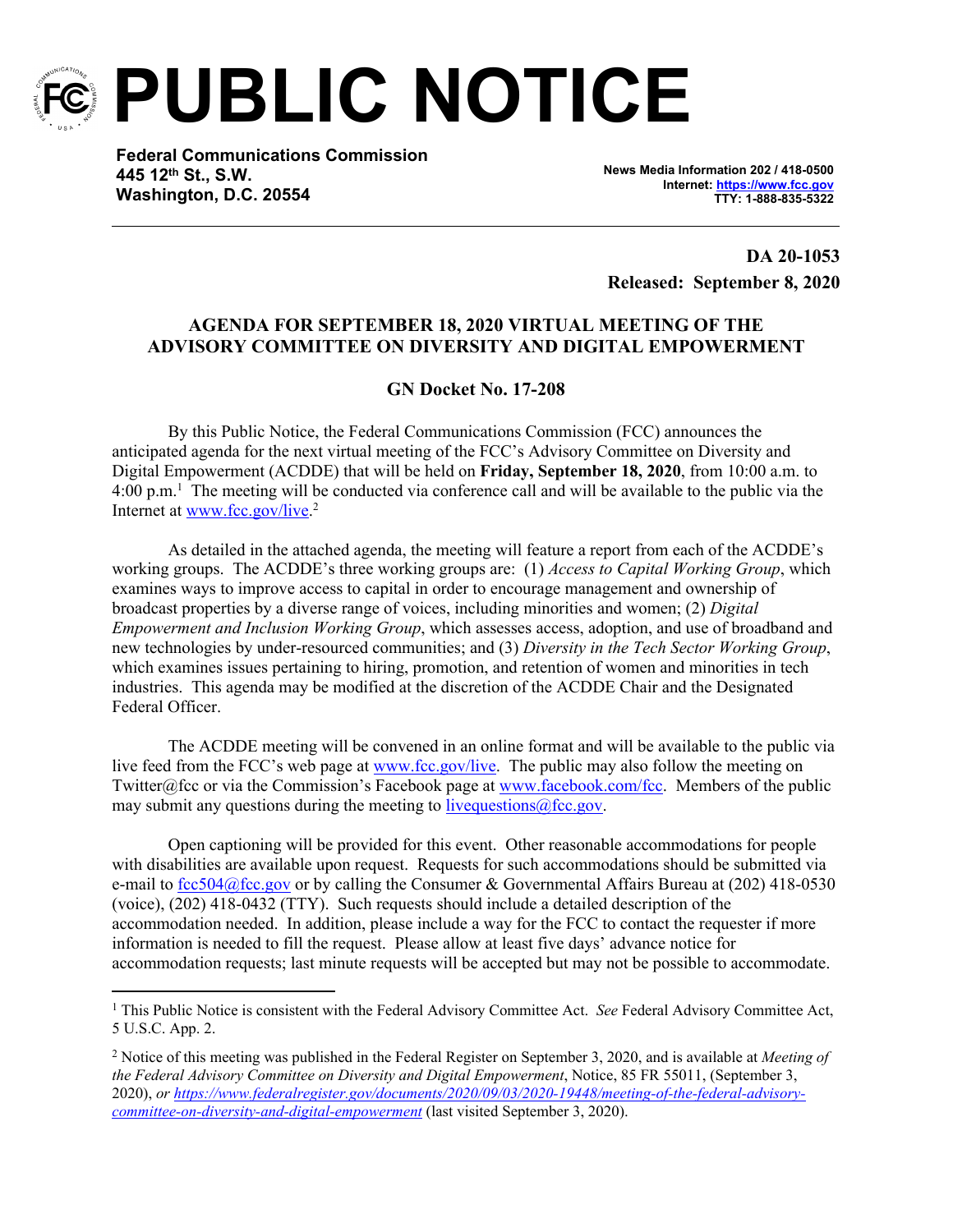Members of the public may submit comments to the ACDDE using the FCC's Electronic Comment Filing System, ECFS, at [www.fcc.gov/ecfs.](http://www.fcc.gov/ecfs) Comments to the ACDDE should be filed in GN Docket No. 17-208.

More information about the ACDDE is available at [https://www.fcc.gov/advisory-committee](https://www.fcc.gov/advisory-committee-diversity-and-digital-enpowerment)[diversity-and-digital-enpowerment](https://www.fcc.gov/advisory-committee-diversity-and-digital-enpowerment). You may also contact Jamila Bess Johnson, the Designated Federal Officer for the Advisory Committee on Diversity and Digital Empowerment, at (202) 418-2608, or [Jamila-Bess.Johnson@fcc.gov,](mailto:Jamila-Bess.Johnson@fcc.gov) or Julie Saulnier, Deputy Designated Federal Officer, at (202) 418-1598, or [Julie.Saulnier@fcc.gov;](mailto:Julie.Saulnier@fcc.gov) or Jamile Kadre, Deputy Designated Federal Officer, at (202) 418-2245 or [Jamile.Kadre@fcc.gov](mailto:Jamile.Kadre@fcc.gov).

**– FCC –**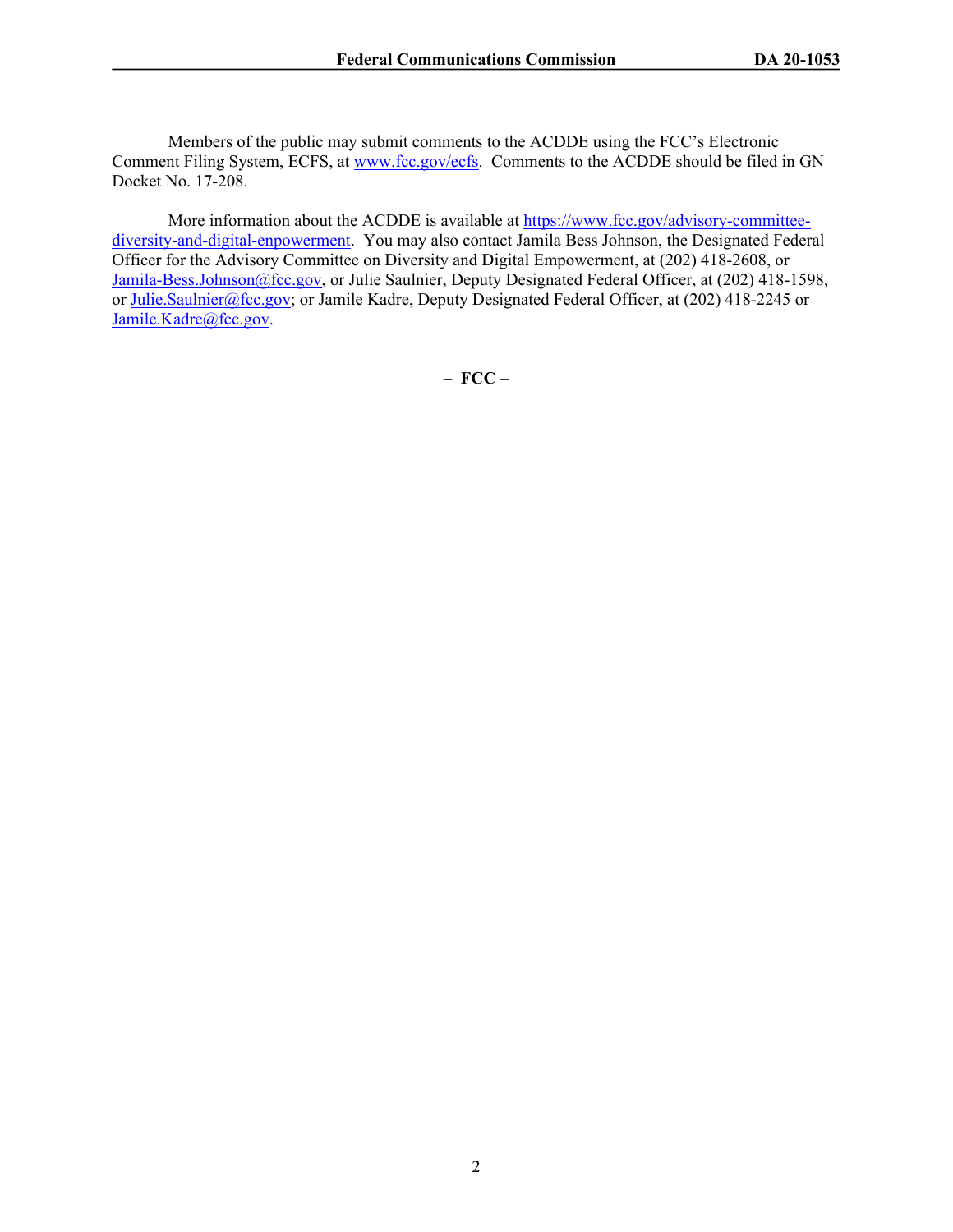# **APPENDIX**



# **ADVISORY COMMITTEE ON DIVERSITY AND DIGITAL EMPOWERMENT**

**Federal Communications Commission 445 12th Street, S.W., Room TW-C305, Washington, D.C. 20554**

> **September 18, 2020 10:00 a.m. – 4:00 p.m.**

# **AGENDA VIRTUAL MEETING**

| $10:00$ am: | <b>Welcome and Opening of Meeting</b><br>Michelle M. Carey, Chief, Media Bureau                                                                                                                                                              |
|-------------|----------------------------------------------------------------------------------------------------------------------------------------------------------------------------------------------------------------------------------------------|
| $10:05$ am: | <b>Welcome Remarks</b><br>FCC Chairman Ajit Pai                                                                                                                                                                                              |
| $10:10$ am: | <b>Welcome Remarks</b><br>Jamila Bess Johnson, Designated Federal Officer, Media Bureau<br>Julie Saulnier, Deputy Designated Federal Officer, Media Bureau<br>Jamile Kadre, Deputy Designated Federal Officer, Media Bureau                  |
| $10:15$ am: | <b>ACDDE Chair/Vice Chair Remarks</b><br>Anna M. Gomez, Partner, Wiley Rein LLP<br>Representing Hispanic National Bar Association<br>Chair, Advisory Committee on Diversity and Digital Empowerment                                          |
|             | Heather Gate, Director, Digital Inclusion, Connected Nation<br>Vice Chair, Advisory Committee on Diversity and Digital Empowerment                                                                                                           |
| $10:20$ am: | Call to Order of the September 18 Meeting of the ACDDE/Roll Call<br>of Members<br>Anna M. Gomez, Partner, Wiley Rein LLP<br>Representing Hispanic National Bar Association<br>Chair, Advisory Committee on Diversity and Digital Empowerment |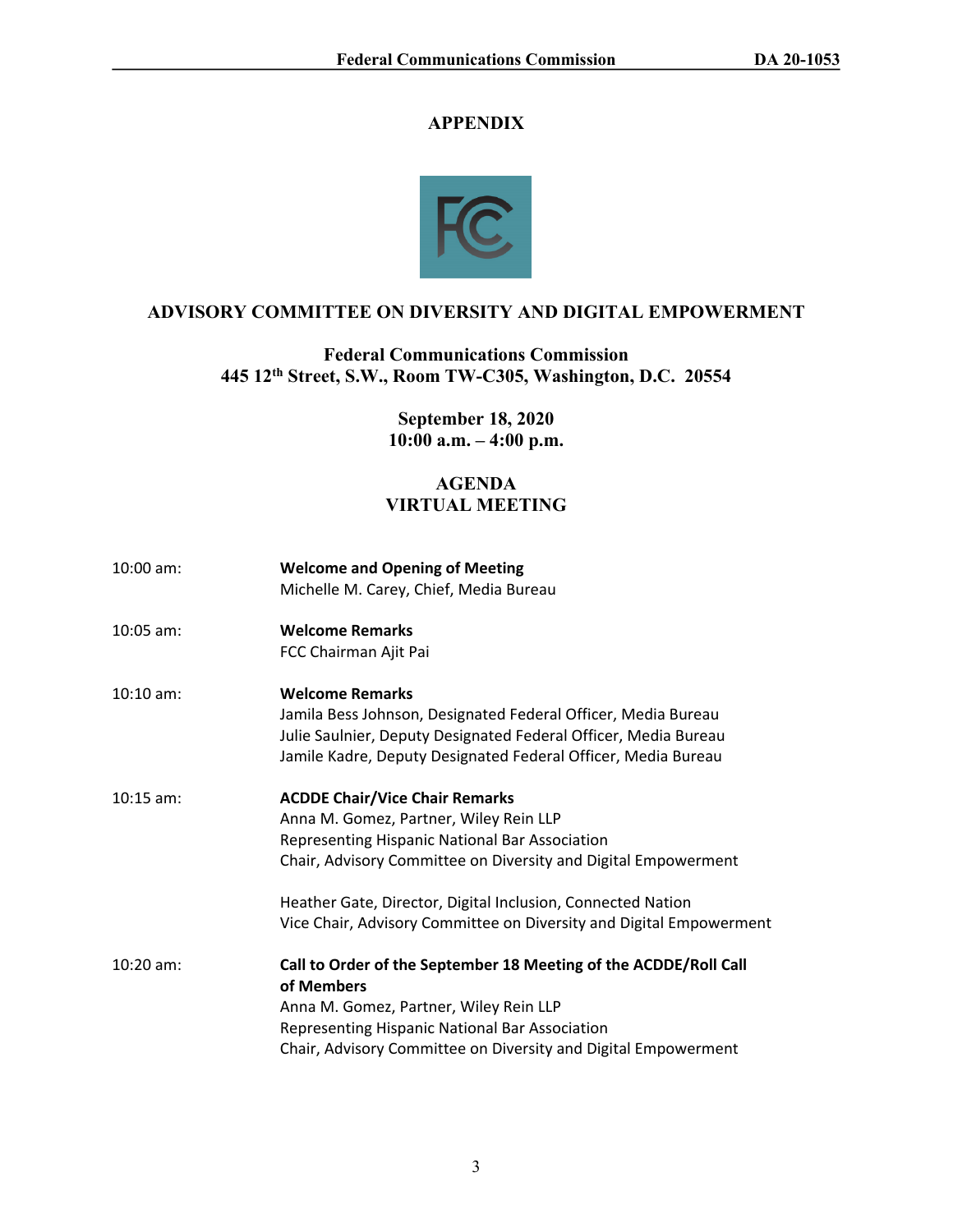| 10:30 am:   | <b>Digital Empowerment and Inclusion Working Group Report</b><br>Rudy Brioché, Vice President and Counsel, Global Public Policy<br><b>Comcast Corporation</b><br>Chair, Digital Empowerment and Inclusion Working Group<br>Harin J. Contractor, Consultant, Workforce Policy<br>Joint Center for Political and Economic Studies<br>Subgroup Co-Lead, Broadband Adoption<br>Laura Berrocal, Vice President, Policy and External Affairs<br><b>Charter Communications</b><br>Subgroup Co-Lead, Broadband Adoption<br>S. Jenell Trigg, Esq., Member, Lerman Senter PLLC<br>Representing Wireless Internet Service Providers Association<br>Subgroup Co-Lead, Supplier Diversity<br>Susan Au Allen, Chairman, National President, and CEO<br>U.S. Pan Asian American Chamber of Commerce<br>Subgroup Co-Lead, Supplier Diversity |
|-------------|------------------------------------------------------------------------------------------------------------------------------------------------------------------------------------------------------------------------------------------------------------------------------------------------------------------------------------------------------------------------------------------------------------------------------------------------------------------------------------------------------------------------------------------------------------------------------------------------------------------------------------------------------------------------------------------------------------------------------------------------------------------------------------------------------------------------------|
| $11:45$ am: | <b>Lunch Break</b>                                                                                                                                                                                                                                                                                                                                                                                                                                                                                                                                                                                                                                                                                                                                                                                                           |
| 12:30 pm:   | <b>Access to Capital Working Group Report</b><br>Caroline Beasley, CEO<br>Beasley Media Group, LLC<br>Chair, Access to Capital Working Group<br>DuJuan McCoy, Owner, President and CEO<br>Circle City Broadcasting I, LLC<br>Subgroup Lead, Lending/Finance<br>Aama Nahuja, Legal Counsel<br>A Wonder Media Company, LLC<br>Subgroup Lead, Political<br>Skip Dillard, Operations Manager and Program Director<br><b>WBLS/WLIB, Emmis Communications</b><br>Subgroup Lead, Broadcast                                                                                                                                                                                                                                                                                                                                          |
| 1:45 pm:    | <b>Meeting Break</b>                                                                                                                                                                                                                                                                                                                                                                                                                                                                                                                                                                                                                                                                                                                                                                                                         |
| 2:00 pm:    | Diversity in the Tech Sector Working Group Report<br>Dr. Nicol Turner Lee, Senior Fellow and Director, Brookings Institution Center for<br>Technology Innovation - Governance Studies<br>Chair, Diversity in the Tech Sector Working Group                                                                                                                                                                                                                                                                                                                                                                                                                                                                                                                                                                                   |